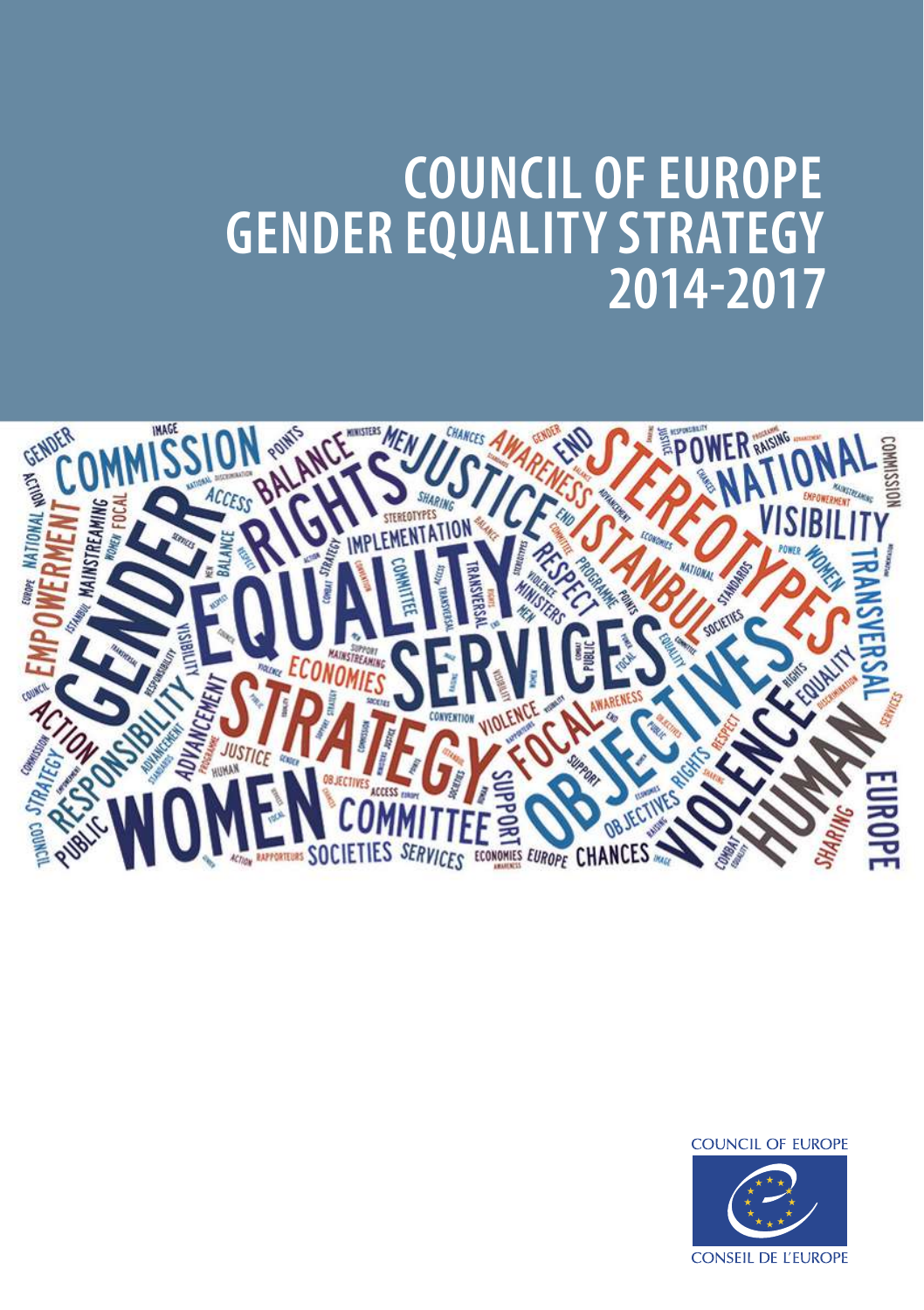# **COUNCIL OF EUROPE GENDER EQUALITY STRATEGY 2014-2017**

Council of Europe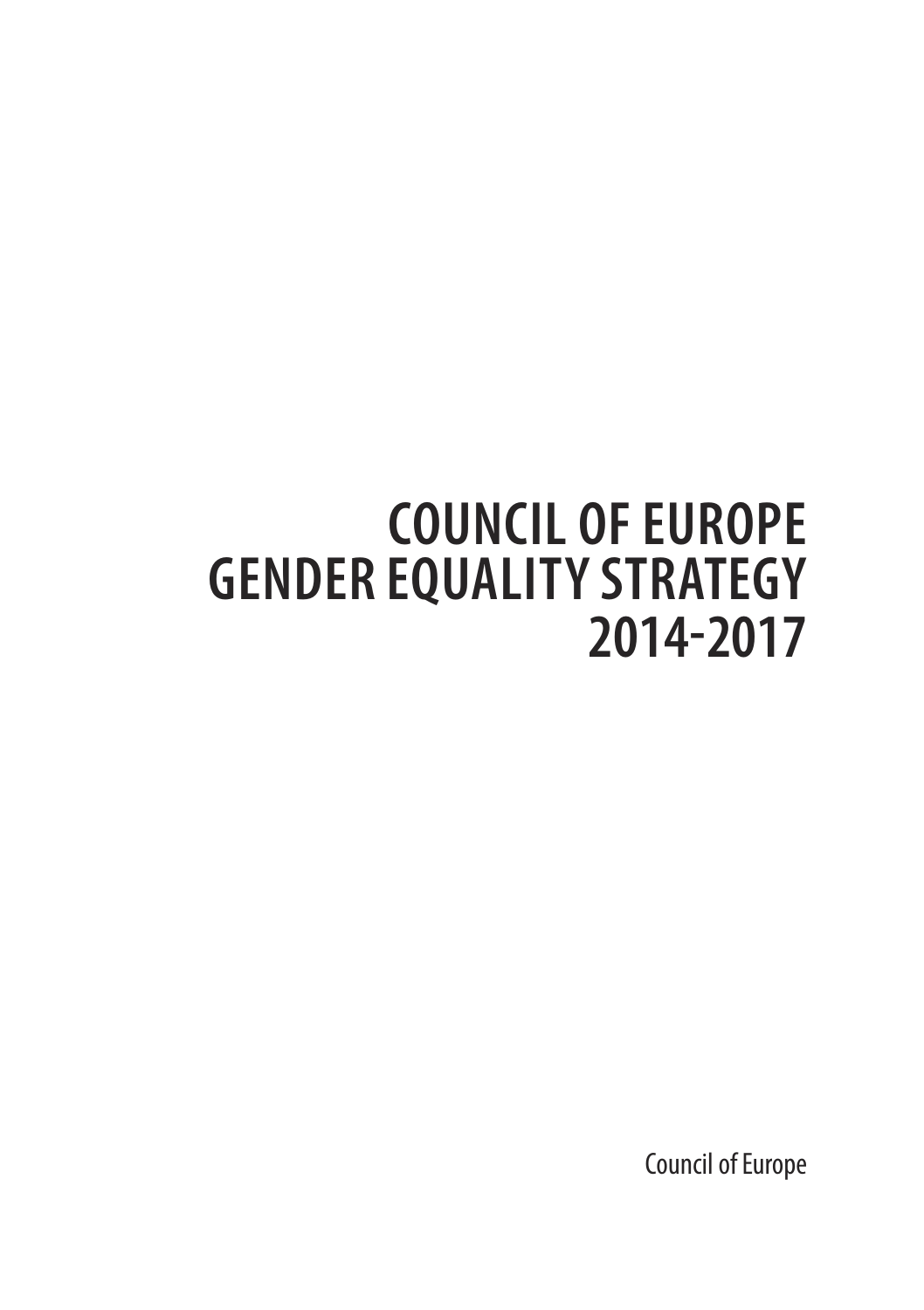#### French Edition:

*Stratégie du Conseil de l'Europe pour l'égalité entre les femmes et les hommes 2014-2017*

*The opinions expressed in this work are the responsibility of the authors and do not necessarily refect the*   $official policy of the Council of Europe.$ 

All requests concerning the reproduction or translation of all or part of this document should be addressed to the Directorate of Communication (F-67075 Strasbourg Cedex or publishing@coe.int). All other correspondence concerning this document should be addressed to the Directorate General of Democracy.

Cover design and layout: Documents and Publications Production Department (SPDP), Council of Europe

© Council of Europe, February 2014 Reprinted June 2015 Printed at the Council of Europe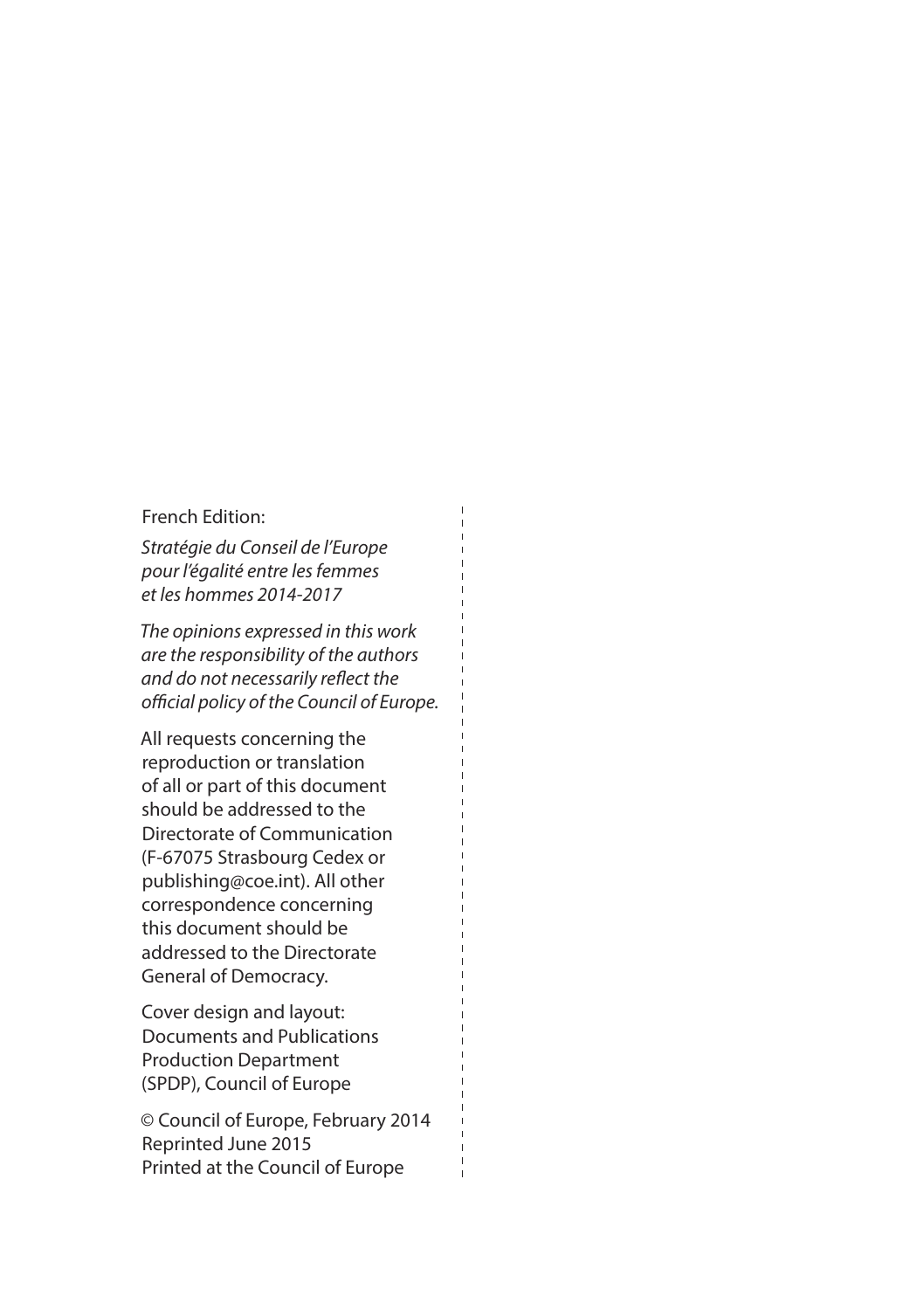## **Foreword**



**A** chieving gender equality is central to the protection of human rights, the functioning of democracy, respect for the rule of law and economic growth and sustainability. The Council of Europe's pioneering work in the felds of human rights and gender equality has resulted in a solid legal and policy framework which has contributed to advancing women's rights and to bringing member states closer to de facto gender equality. Some of the milestone achievements in this respect include the drafting of two legal treaties: the Council of Europe Convention on Action

against Trafficking in Human Beings and the Council of Europe Convention on Preventing and Combating Violence against Women and Domestic Violence (Istanbul Convention).

The Council of Europe seeks to combat gender stereotypes, sexism and violence against women in its many forms. It aspires to change mentalities and attitudes, promote balanced participation of women and men in political and public life and encourage the integration of a gender perspective into all programmes and policies. A change in gender relations, women's empowerment and abolishing negative traditional gender stereotypes are key to achieving gender equality. We share the belief that when women have equal chances with men to be socially and politically active, economies and societies thrive, and overall, women's more balanced participation in decision-making contributes to positive transformative processes for societies.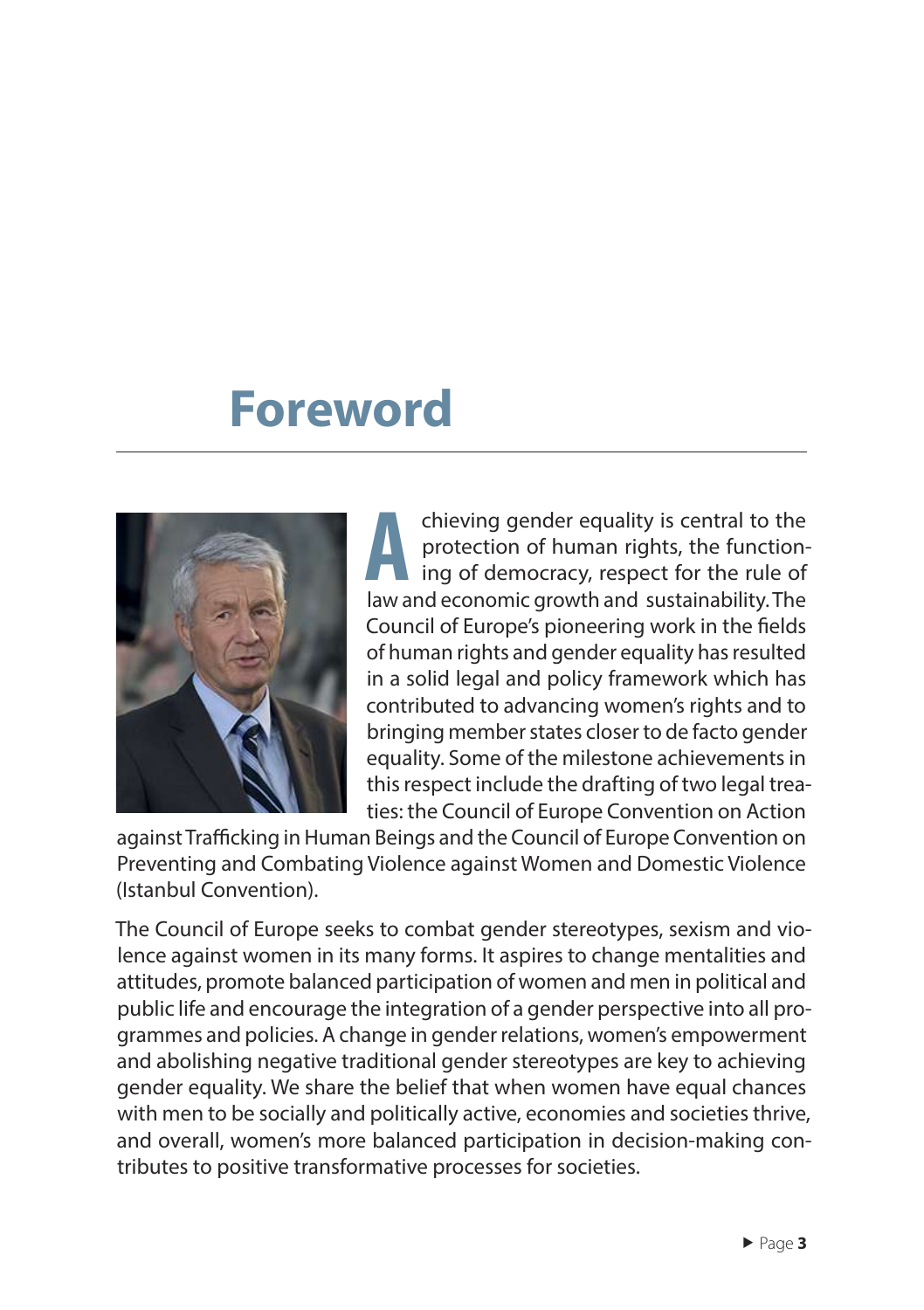The Council of Europe Transversal Programme on Gender Equality aims to increase the impact and visibility of gender equality standards, supporting their implementation in member states through a variety of measures, including gender mainstreaming and action in a number of priority areas. The Council of Europe Gender Equality Strategy (2014-2017), a balanced, fexible and focused document, which builds upon the strengths, specifcities and the added value of the Council of Europe, will guide the activities of the Organisation and the Transversal Programme in the area of gender equality for the next four years. The overall goal of the Strategy is to achieve the advancement and empowering of women and the efective realisation of gender equality in the Council of Europe member states through activities around fve strategic objectives:

- 1. combating Gender Stereotypes and Sexism;
- 2. preventing and combating Violence against Women;
- 3. guaranteeing Equal Access of Women to Justice;
- 4. achieving Balanced Participation of Women and Men in Political and Public Decision-Making;
- 5. achieving Gender Mainstreaming in all policies and measures.

The Strategy places strong emphasis on the implementation of existing standards. Adopted by the Committee of Ministers of the Council of Europe, it is the most symbolic expression of engagement by our member states and demonstrates their commitment to advance the gender equality agenda as part of our efforts to uphold the principles of democracy and human rights.

> Thorbjørn Jagland Secretary General of the Council of Europe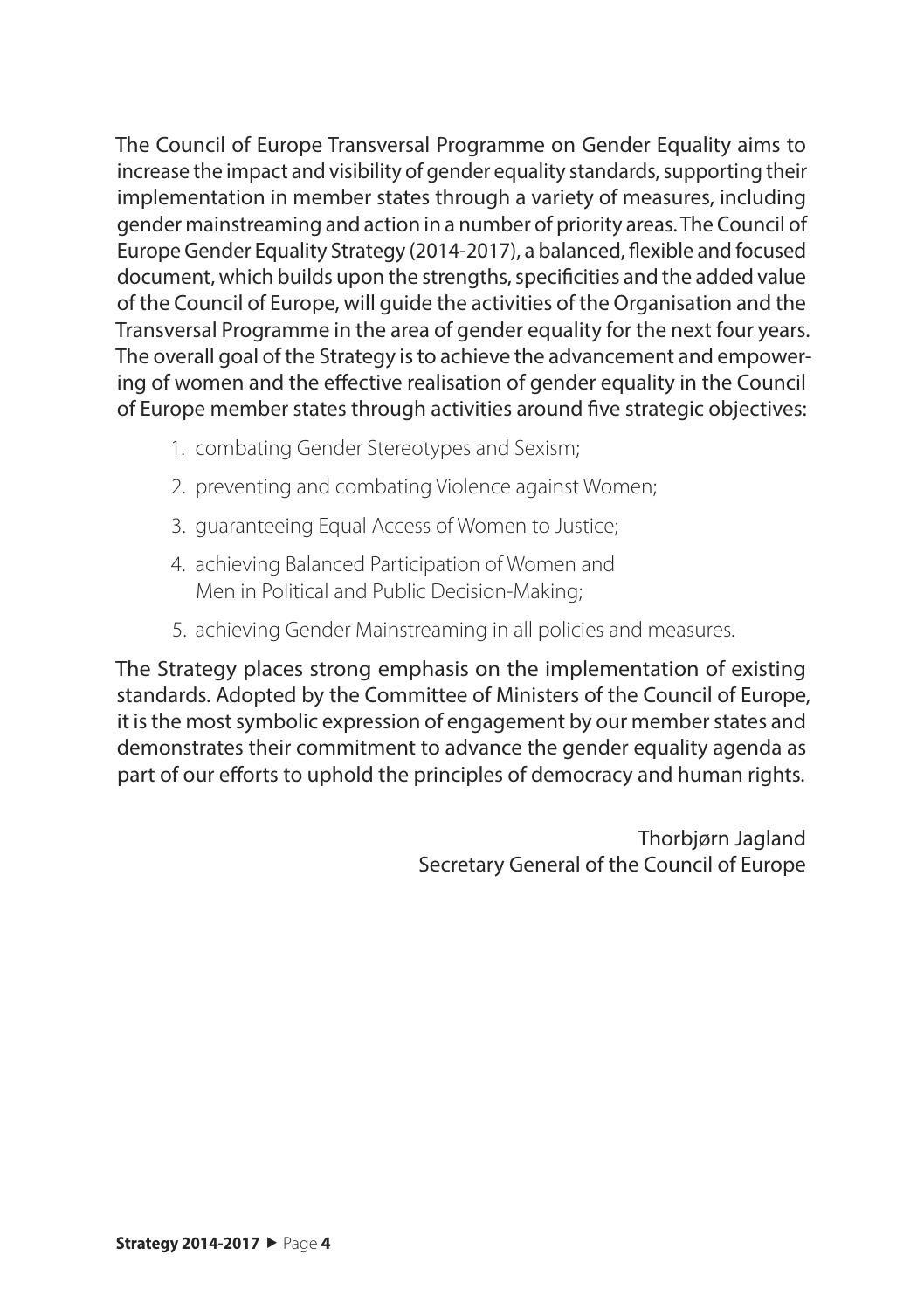# **Introduction**

**G** ender equality means equal visibility, empowerment, responsibility and participation for both women and men in all spheres of public and private life. It also means an equal access to and distribution of resources between women and men. Although the legal status of women in Europe has undoubtedly improved during recent decades, effective equality is far from being a reality. Even if progress is visible (educational attainment, labour market participation, political representation), gender gaps persist in many areas, maintaining men in their traditional roles and constraining women's opportunities to affirm their fundamental rights and assert their agency.

The most pronounced expression of the uneven balance of power between women and men is violence against women, which is both a human rights violation and a major obstacle to gender equality.

A change in gender relations, women's empowerment and abolishing negative traditional gender stereotypes are key to achieving gender equality and benefts entire societies, including men, and for the next generation. As extensive research has shown in a multitude of contexts, when women have equal chances with men to be socially and politically active, economies and societies thrive. Overall, women's more balanced participation in decisionmaking contributes to positive transformative processes for societies, such as changes in laws, policies, services, institutions, and social norms.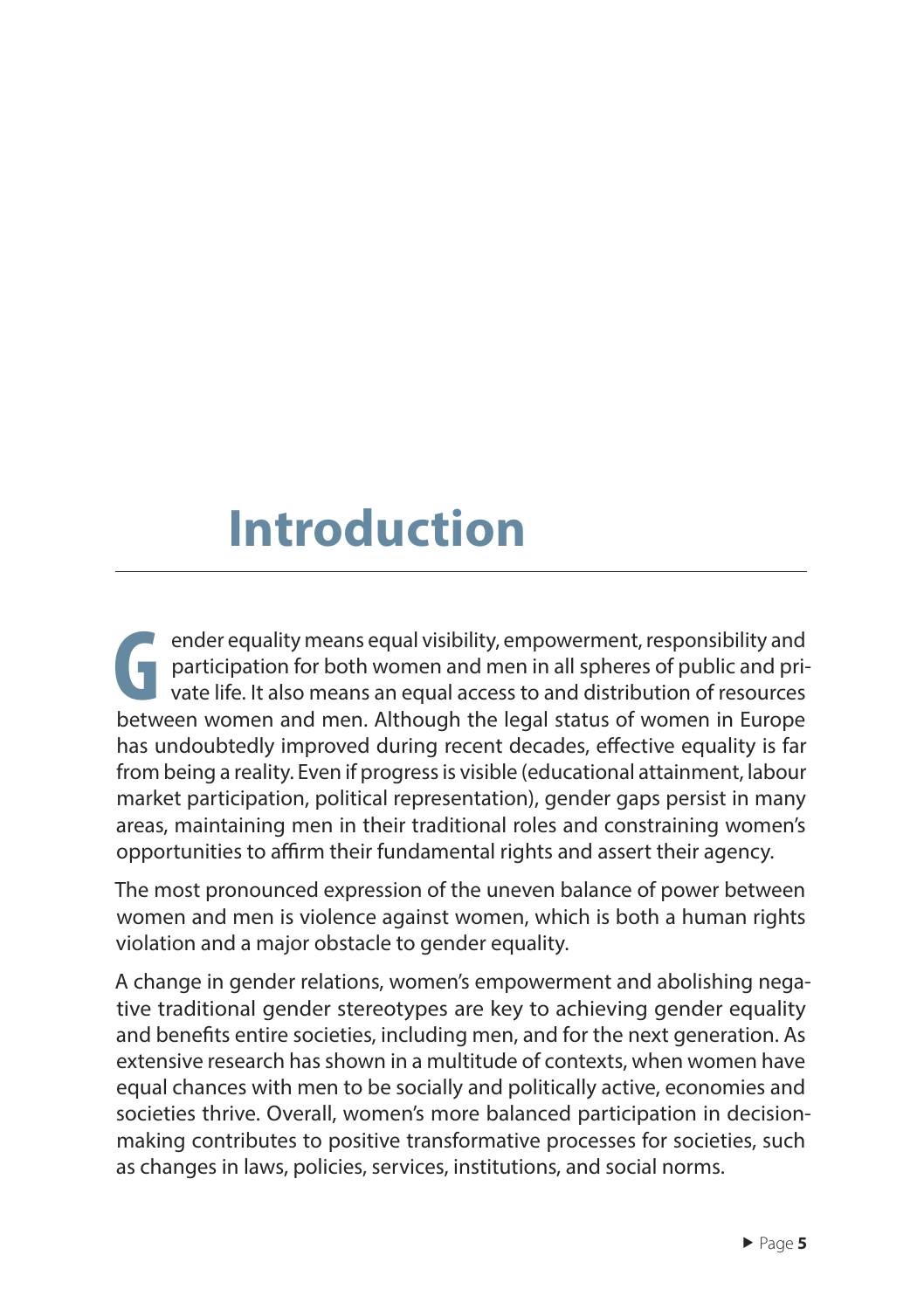The essential contribution of women to communities, societies and economies, as well as the high costs of gender inequality need to be fully recognised, especially in the current context of economic crisis. Inequalities at all levels of society are on the rise. The crisis and the consequent austerity measures have hit women hard in many countries through job losses, pay cuts, reductions in public services and shrinking resources for vital support services to women who have suffered violence.

Discrimination against women has a structural and horizontal character that pervades all cultures and communities, as well as all sectors, levels

and areas, throughout life. Gender inequalities tend to add up during the course of life, so that certain disadvantages experienced in earlier stages of life cause subsequent disadvantages in later stages by limiting options for choice. Women are often subjected to discrimination on several grounds such as those referred to in Article

**JJ** The most pronounced expression of the uneven balance of power between women and men is violence against women, which is both a human rights violation and a major obstacle to gender equality.

14 of the European Convention for Human Rights and Article 4.3 of the Council of Europe Convention on preventing and combating violence against women and domestic violence (Istanbul Convention).

For all these reasons, it is important to address discrimination against women in a systematic and comprehensive way, in order to achieve full and substantive gender equality. This calls for a dual-track approach to gender equality work which includes:

- $\blacktriangleright$  specific policies and actions, including positive action when appropriate, in critical areas for the advancement of women and for gender equality;
- $\blacktriangleright$  the promotion, monitoring, co-ordination and evaluation of the process of gender mainstreaming in all policies and programmes.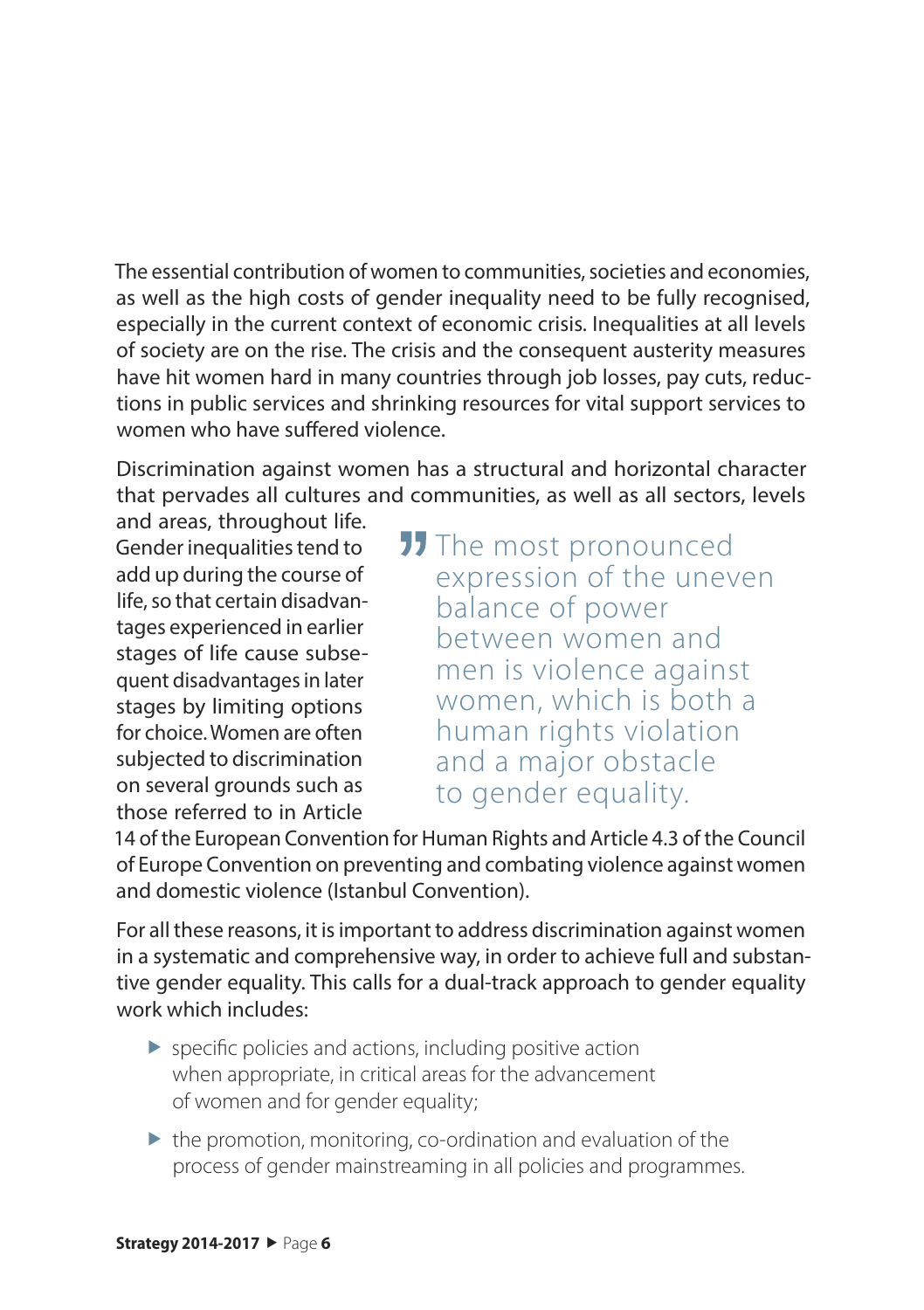Achieving gender equality is central to the protection of human rights, the functioning of democracy, respect for the rule of law and economic growth and competitiveness.

The Council of Europe's pioneering work in the felds of human rights and gender equality has resulted in a solid legal and policy framework which, if implemented, would considerably advance women's rights and bring member States closer to de facto gender equality.

The Council of Europe Transversal Programme on Gender Equality launched in 2012 aims to increase the impact and visibility of gender equality standards, supporting their implementation in member States through a variety of measures, including gender mainstreaming and action in a number of priority areas. To achieve its aim, the Programme needs the continuous political and fnancial support which is essential to mobilise all Council of Europe decision-making and advisory and monitoring bodies, involving them in the development, implementation and evaluation of the gender equality agenda. The Council of Europe Gender Equality Commission is at the centre of this effort.

This Strategy builds upon the vast legal and policy acquis of the Council of Europe as regards gender equality as well as upon the results of the last Council of Europe Conference of Ministers responsible for equality between women and men held in 2010 and links them to both the current economic context and the political leverage within the Council of Europe. It outlines the goals and priorities of the Council of Europe Programme on Gender Equality for the years 2014-2017, identifes the working methods and the main partners as well as the measures required to increase the visibility of the results. A table indicating current, future and proposed activities will be attached to this Strategy to show the immediate link between the strategic objectives and the specifc measures and means used to achieve them.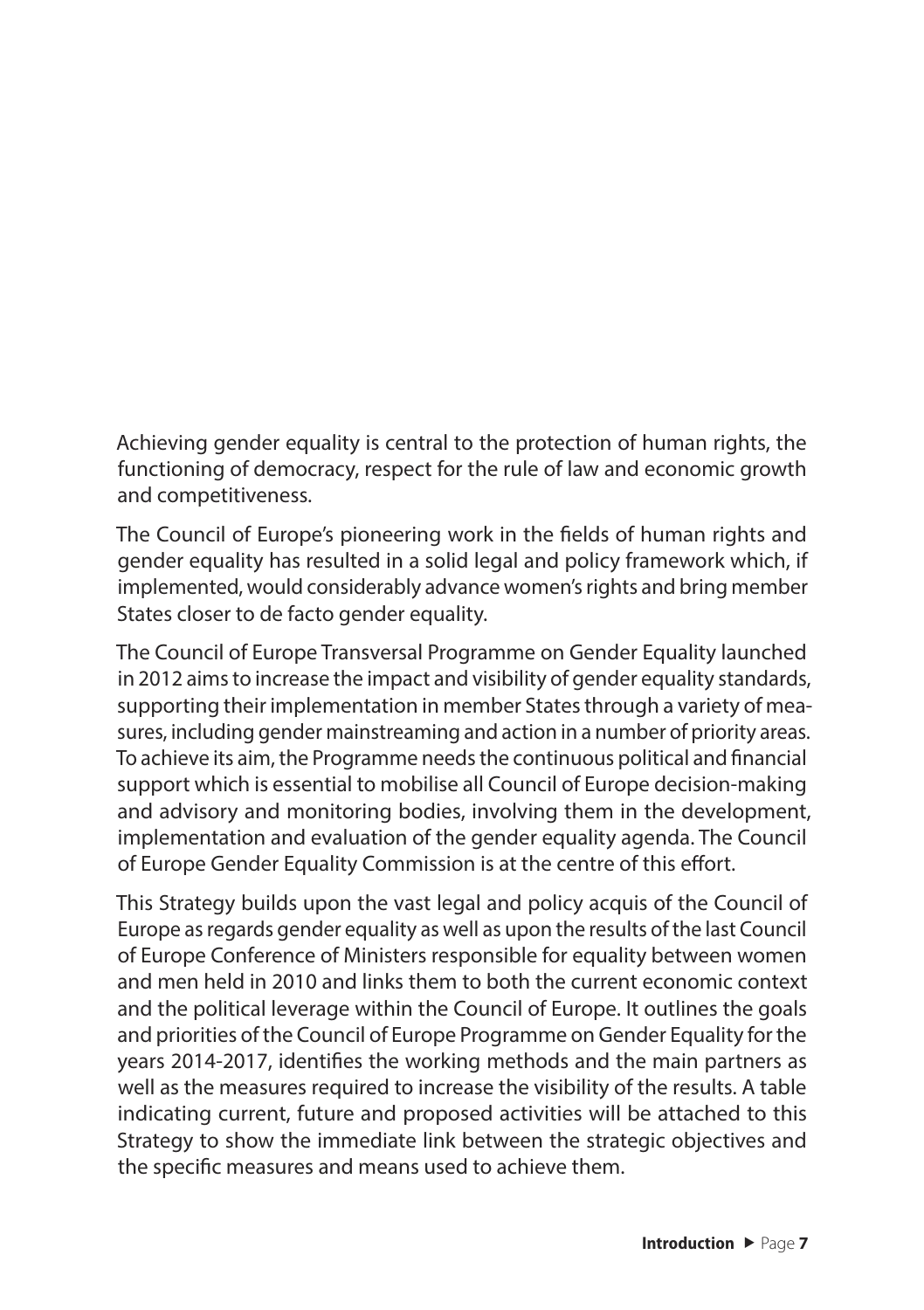

Achieving gender equality is central to the protection of human rights, the functioning of democracy, respect for the rule of law and economic growth and competitiveness.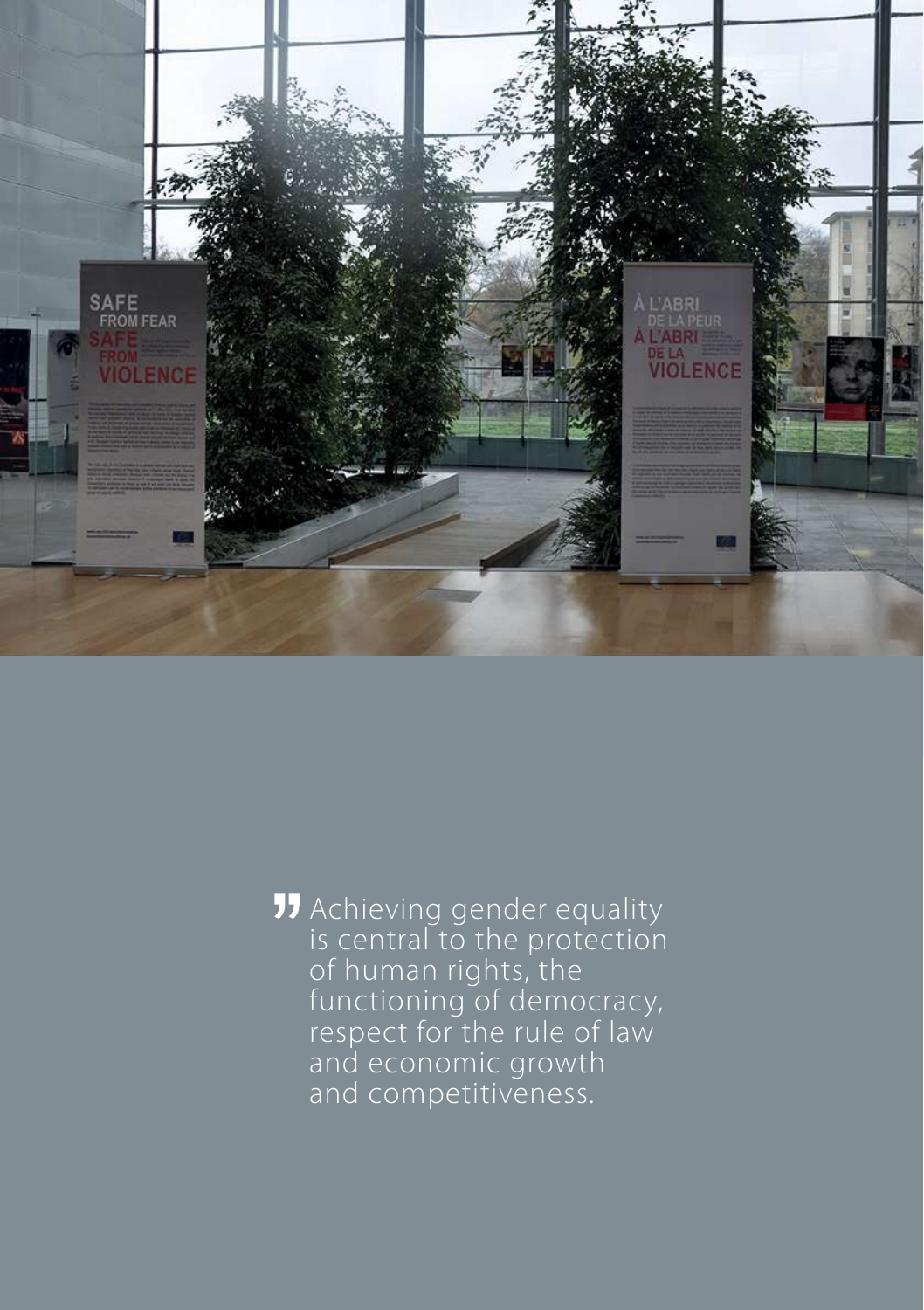# Chapter I **Goal and strategic objectives**

**T** he overall goal of the Strategy is to achieve the advancement and empowering of women and hence the efective realisation of gender equality in Council of Europe member States by supporting the implementation of existing standards.

This will be accomplished through the realisation of fve strategic objectives which will also integrate the issue of multiple discrimination while taking into account the specifc rights and needs of women and men throughout the life cycle.

### Strategic objective 1: Combating gender stereotypes and sexism

**EXECUTE:** Gender stereotyping presents a serious obstacle to the achievement of real gender equality and feeds into gender discrimination. Gender stereotypes are preconceived ideas whereby males and females are arbitrarily assigned characteristics and roles determined and limited by their sex. Sex stereotyping can limit the development of the natural talents and abilities of boys and girls, women and men, their educational and professional experiences as well as life opportunities in general. Stereotypes about women both result from and are the cause of deeply engrained attitudes, values, norms and prejudices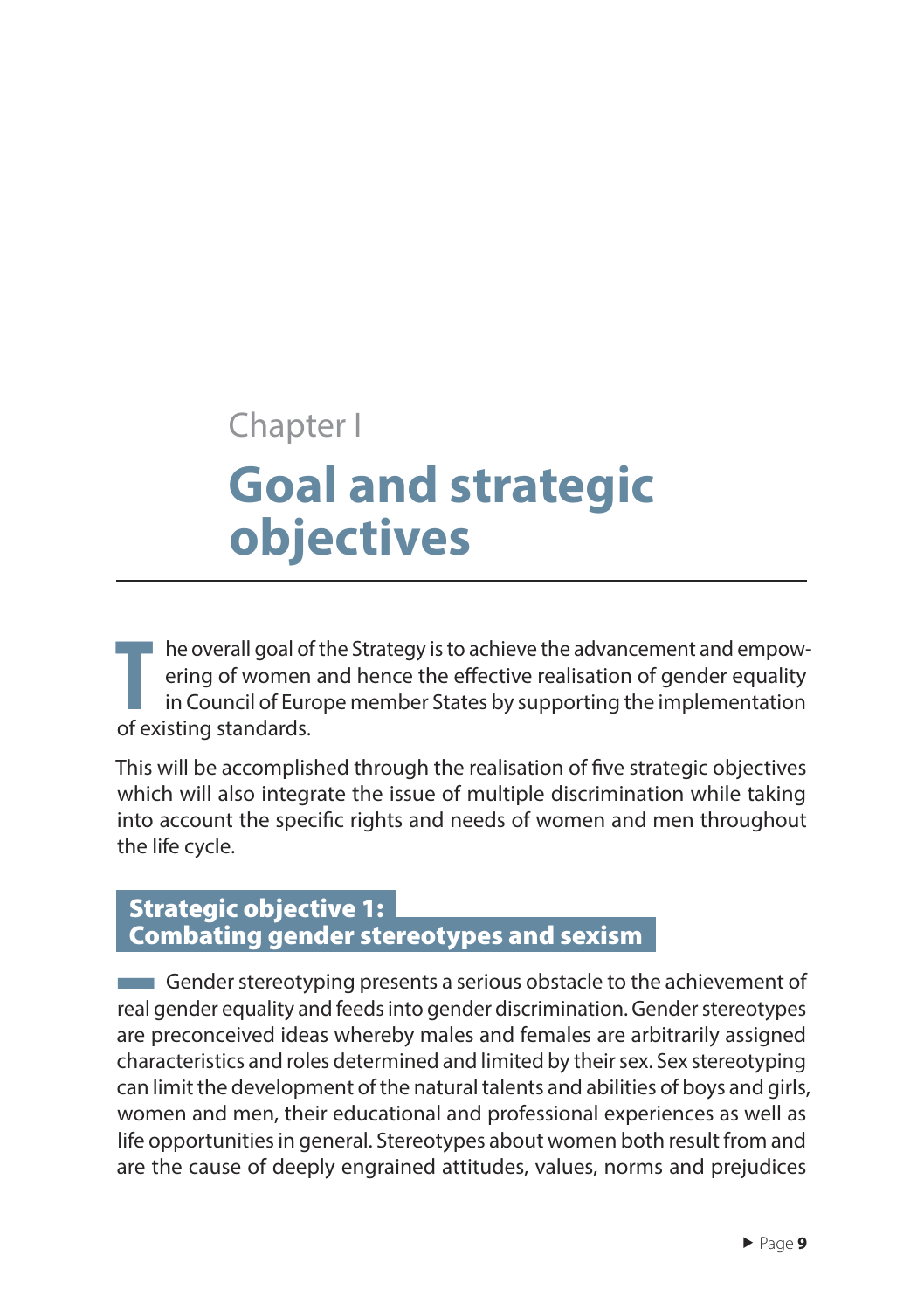against women. They are used to justify and maintain the historical relations of power of men over women as well as sexist attitudes which are holding back the advancement of women. Council of Europe action will focus on:

- **Promoting Gender Equality Awareness, in particular through the** development of training and communication initiatives targeting a broad range of professionals (including civil servants), with special attention to the prevention of all forms of violence against women;
- promoting and disseminating education syllabuses and teaching practices which are free from explicit and implicit gender stereotypes as well as the implementation of the other measures proposed in the Committee of Ministers' Recommendation on gender mainstreaming in education;

### **11** Promote a positive and non-stereotyped image of women and men in the media.

- combating sexism as a form of hate speech and integrating this dimension into Council of Europe action aiming at combating hate speech and discrimination while actively promoting respect for both women and men;
- $\blacktriangleright$  identifying practical measures to:
	- promote a positive and non-stereotyped image of women and men in the media,
	- abolish women's image of inferiority and submission as well as stereotypes about men's masculinity,
	- further balanced participation of women and men in decision-making positions in the media, in particular in management, programming and regulatory bodies;
- $\triangleright$  promoting the role of men in achieving gender equality.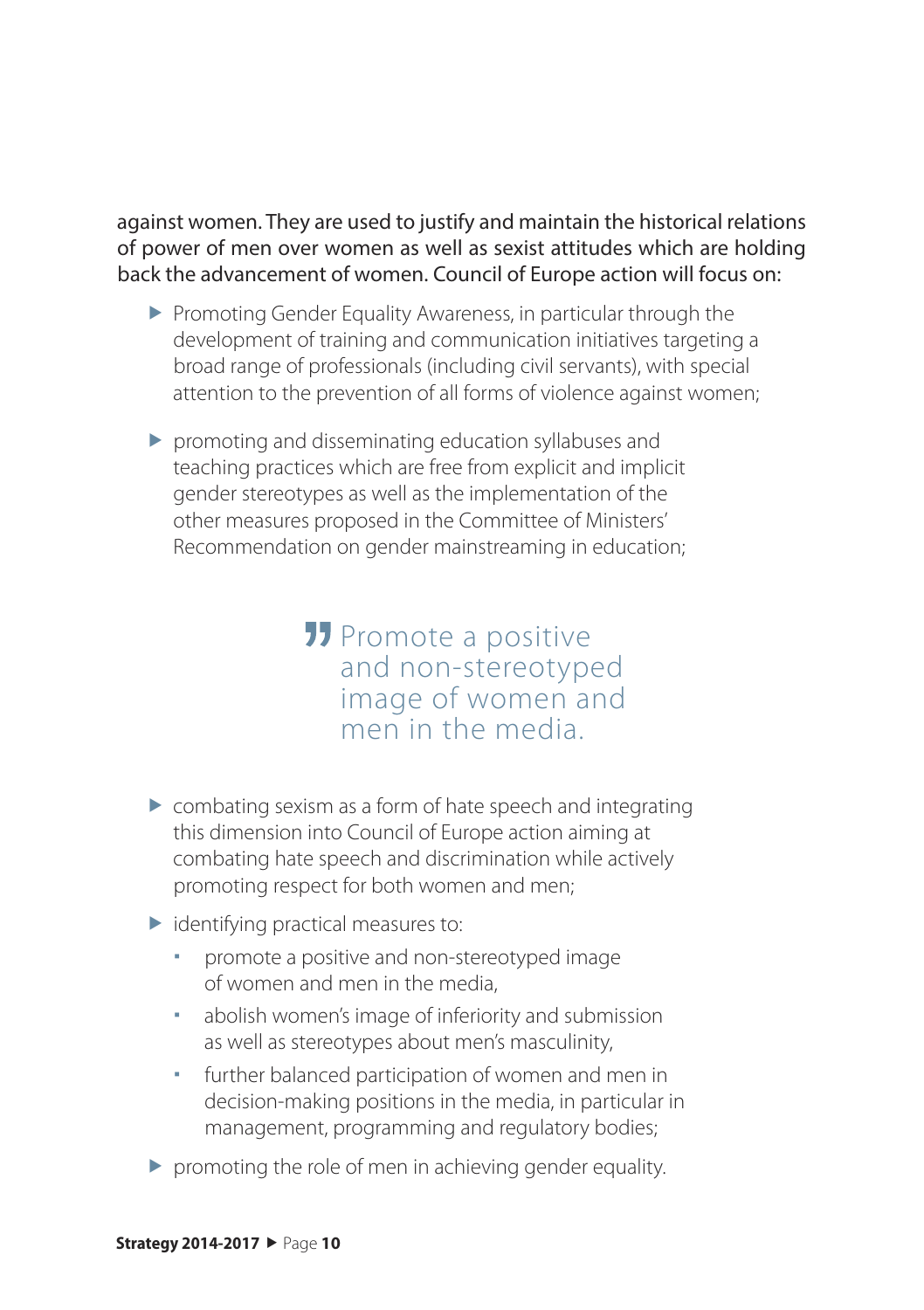### Strategic objective 2: Preventing and combating violence against women

■ Violence against women remains widespread in all member States of the Council of Europe, with devastating consequences for women, societies and economies. Opened for signature in May 2011, the Council of Europe Convention on Preventing and Combating Violence against Women and Domestic Violence (the Istanbul Convention) is the most far-reaching international treaty to tackle this serious violation of human rights. Action in this area will seek to:

- support member States to sign and ratify the Istanbul Convention through the provision of technical and legal expertise;
- enhance the implementation of the Istanbul Convention by involving all relevant bodies and entities of the Council of Europe;
- collect and disseminate information on legal and other measures taken at national level to prevent and combat violence against women, providing visibility to good practices;
- **P** promote the Istanbul Convention beyond the European Continent, making available expertise and sharing of good practice in the context of co-operation with non-member States and other regional and international organisations.

### Strategic objective 3: Guaranteeing Equal Access of Women to Justice

**EXECUTE:** Persisting inequalities between women and men, gender bias and stereotypes also result in unequal access of women and men to justice. A study into women's access to the European Court of Human Rights drew attention to the low number of applications fled by women, pointing out that this possibly refected obstacles experienced by women at national level. Reasons advanced include lack of awareness, confdence and resources, gender bias and cultural, social and economic barriers. These barriers are particularly important in the case of women victims of violence or in situations of vulnerability, such as women victims of various forms of discrimination.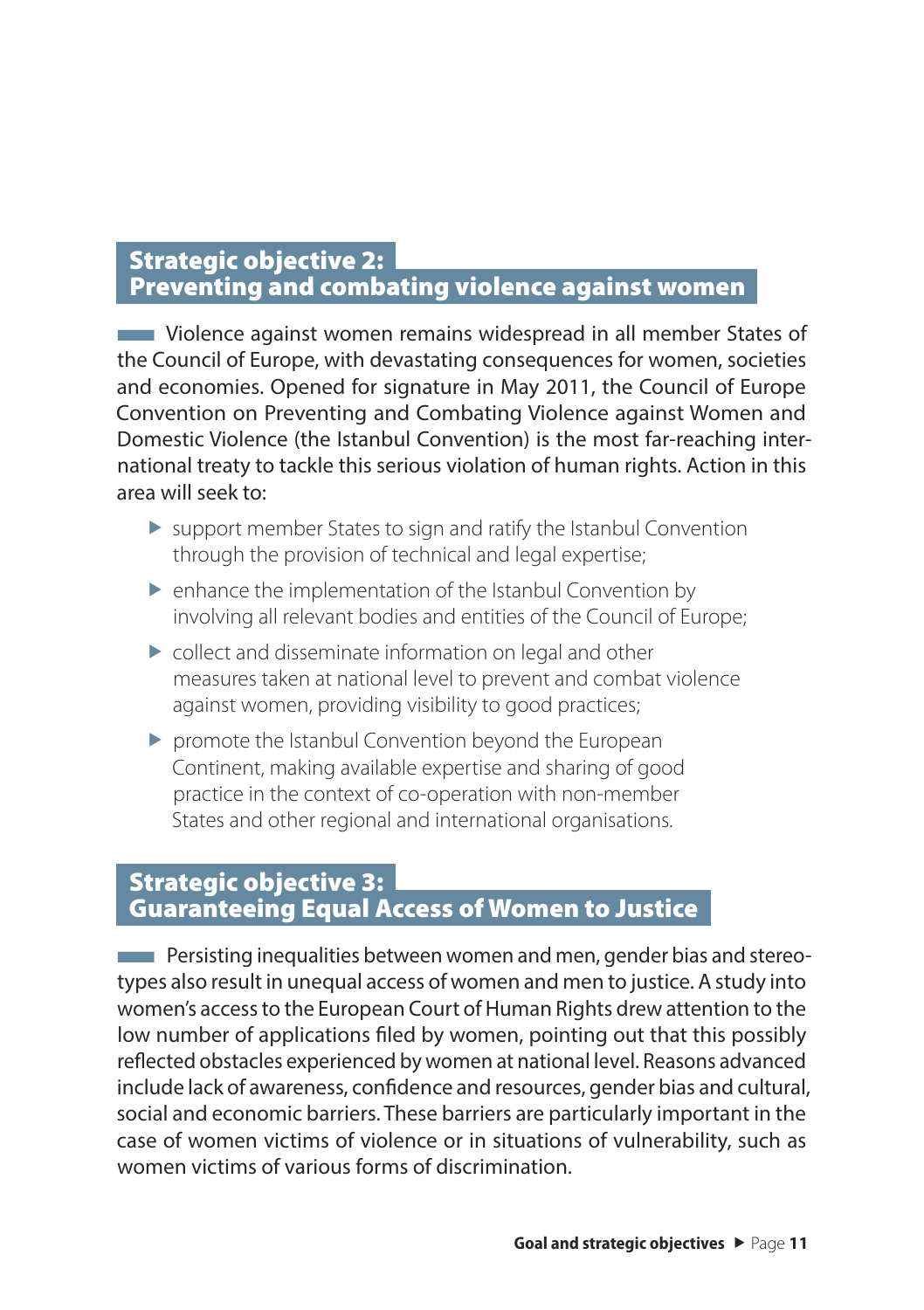#### Council of Europe action in this area will seek to:

- analyse national and international frameworks with a view to gathering data and identifying the obstacles women encounter in gaining access to the national courts and to international justice;
- $\triangleright$  identify, collect and disseminate any existing remedies and good practices aiming at facilitating access of women to justice, including out-of-court and quasi-legal stages of protection of women's rights (inter alia through Ombudspersons and other human rights institutions);
- make recommendations to improve the situation.

**11** Persisting inequalities between women and men, gender bias and stereotypes also result in unequal access of women and men to justice.

### Strategic objective 4: Achieving balanced participation of women and men in political and public decision-making

Pluralist democracy requires balanced participation of women and men in political and public decision-making. Council of Europe standards provide clear guidance on how to achieve this.

#### Action will seek to:

- achieve balanced participation of women and men in political or public life in any decision-making body (the representation of either women or men should not fall below 40%);
- monitor progress on women's participation in decision-making, ensure the visibility of data and good practices in member States. This will be done in particular through the collection and dissemination of information on the implementation of the Committee of Ministers' Recommendation on balanced participation of women and men in political and public life, including decision-making;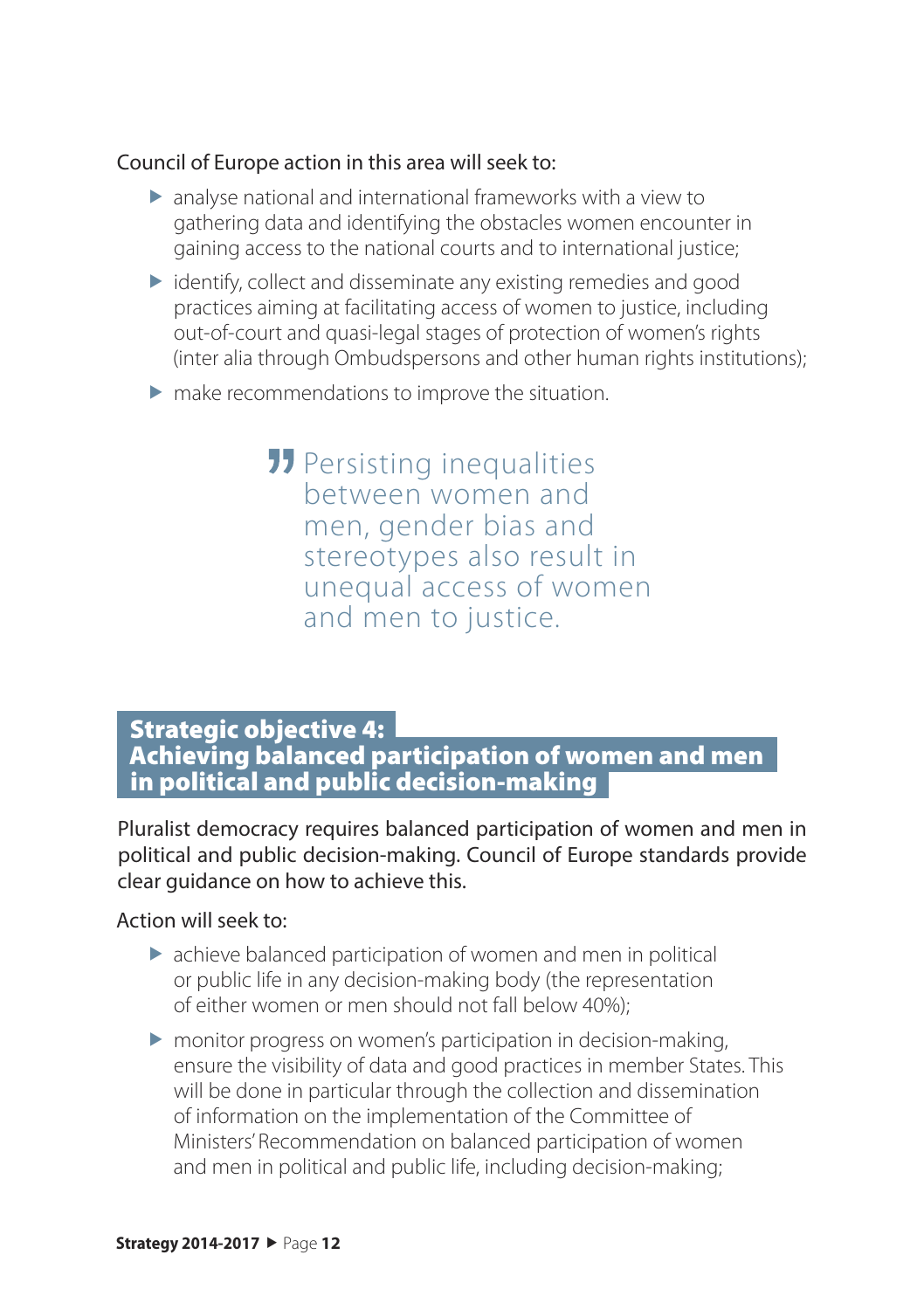- $\triangleright$  identify measures aiming to empower candidate and elected women, to facilitate and encourage their participation in elections at the national, regional and local levels. This would include measures which relate to electoral systems, parity thresholds, public funding of political parties and working conditions of elected representatives, while also encouraging women to participate in the electoral process by voting;
- achieve balanced participation in Council of Europe bodies, institutions and decision-making processes as well as in senior and middle management functions within the Secretariat.

### Strategic objective 5: Achieving Gender Mainstreaming in all policies and measures

**EXECUTE:** Gender mainstreaming is the (re)organisation, improvement, development and evaluation of policy processes, so that a gender equality perspective is incorporated in all policies at all levels and at all stages, by the actors normally involved in policy-making.

In its Recommendation to member States on gender equality standards and mechanisms, the Council of Europe Committee of Ministers recalls the importance of adopting methodologies for the implementation of the gender mainstreaming strategy, including gender budgeting, gender-based analysis and gender impact assessment. Experience shows, however, that even the most committed member States are finding it difficult to achieve gender mainstreaming.

The Council of Europe will strive to achieve gender mainstreaming in:

- $\triangleright$  its various policy areas, in particular the areas of justice, law enforcement, local government, media, culture, education, minorities, migration, Roma people, children's rights, bioethics, social cohesion, youth and sports, fght against corruption, trafficking in human beings and drug abuse;
- $\triangleright$  the development and implementation of cooperation programmes, projects and activities;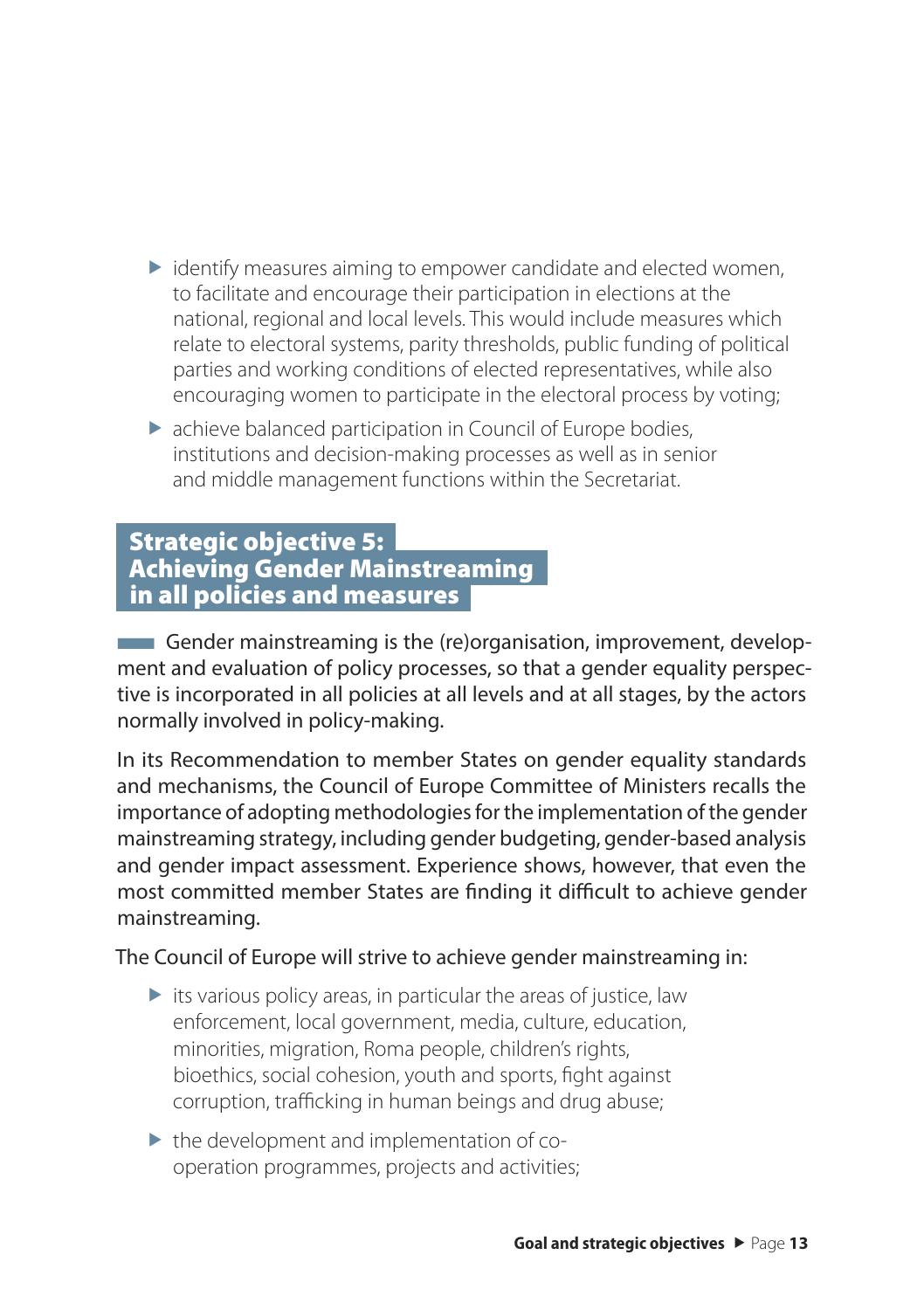- $\triangleright$  the policy processes and functioning of the various bodies and institutions, in particular through the mobilisation and contribution of:
	- the Committee of Ministers, the Parliamentary Assembly, the Congress of Local and Regional Authorities of the Council of Europe, the European Court of Human Rights and the Commissioner of Human Rights;
	- the steering committees and other intergovernmental bodies;
	- the monitoring mechanisms;
	- **•** Partial Agreements.
- $\blacktriangleright$  the Council of Europe staff policies.

The Council of Europe will also continue to actively promote gender mainstreaming by gathering information on and disseminating good practices in its member States.

**JJ** The Council of Europe will also continue to actively promote gender mainstreaming by gathering information on and disseminating good practices in its member States.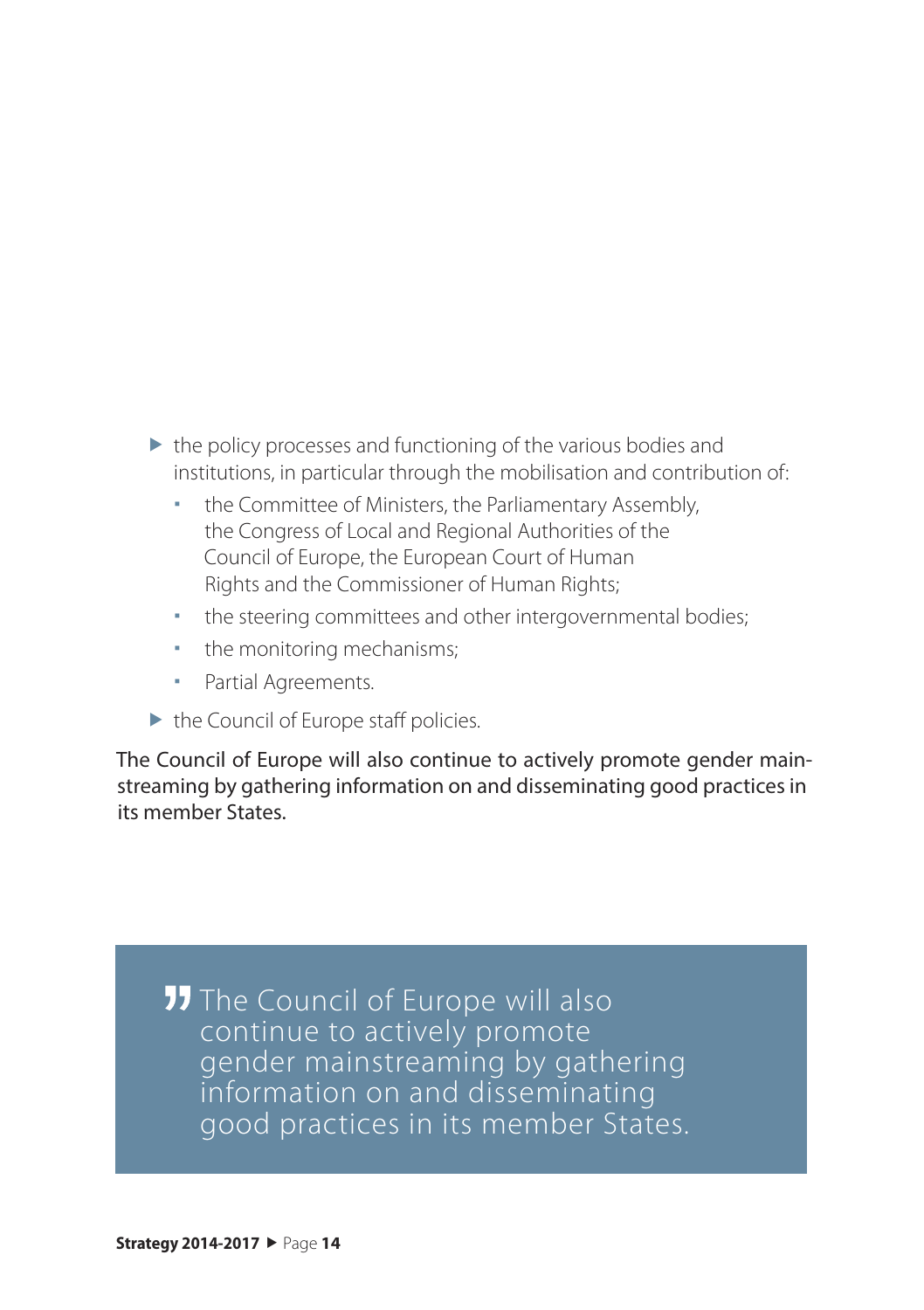### Chapter II

# **Institutional setting, resources and working methods**

**T** he transversal nature of the Gender Equality Programme presupposes that all Council of Europe decision-making, advisory and monitoring bodies should support and actively contribute to the achievement of the goal and the strategic objectives of the Gender Equality Strategy. They will be invited to take initiatives within their respective mandate's remit and taking due account of their status and resources. To stimulate and facilitate this process, the following elements complete the Council of Europe institutional setting:

▶ The Gender Equality Commission: an intergovernmental group of experts open to all Council of Europe member States where participation of 16 elected representatives is covered from the Council of Europe budget. Under the aegis of the European Committee for Human Dignity, Equality and Social Cohesion (CDDECS), its mission is to steer the Gender Equality Transversal Programme, advise and involve its various components, as well as liaise with relevant intergovernmental bodies, providing expertise and a forum for exchange on good practices and issues of concern.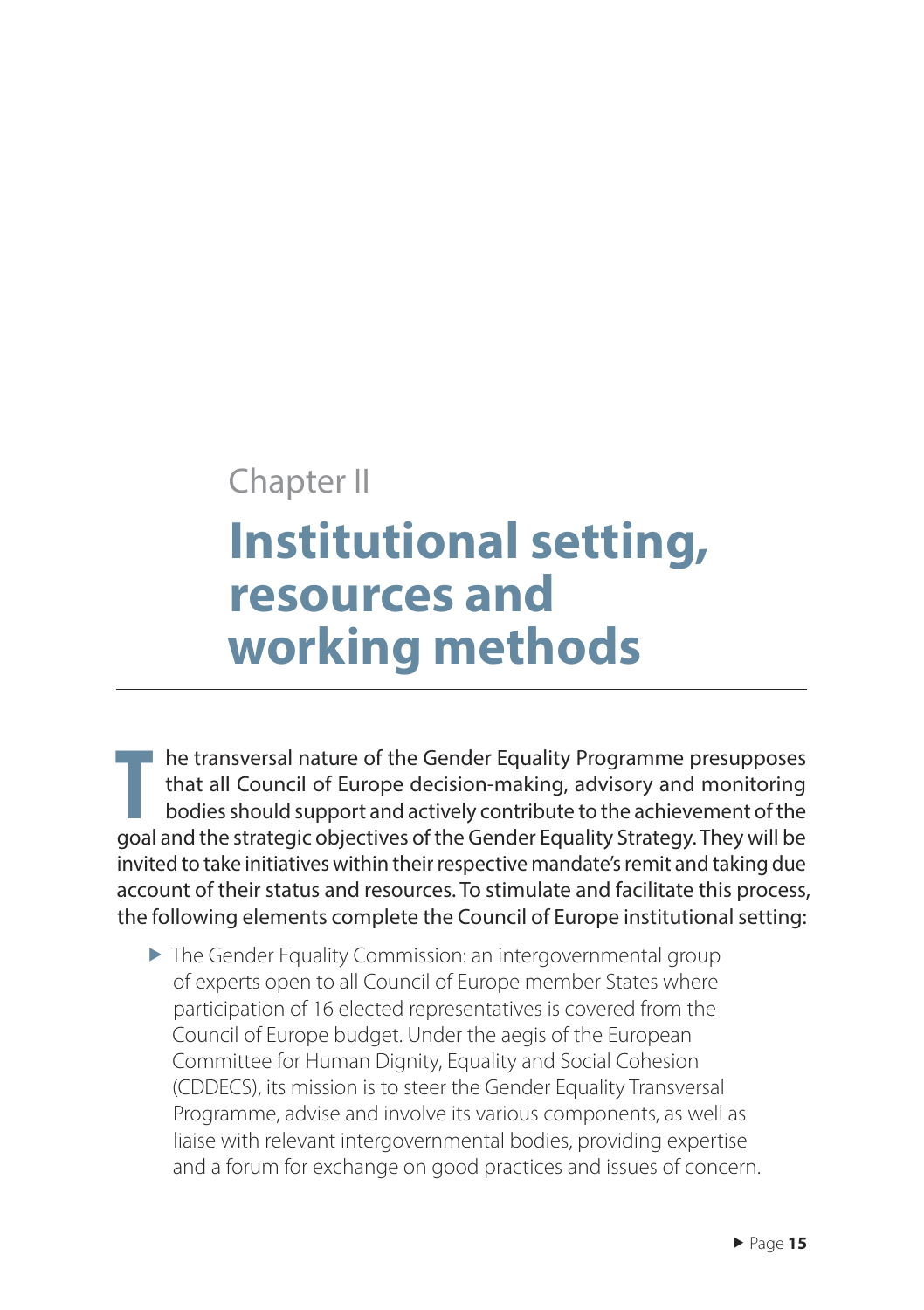- The Committee of Ministers' Thematic Co-ordinator on Gender Equality and Trafficking in Human Beings facilitates discussions in the Committee of Ministers on issues related, inter alia, to the Gender Equality Transversal Programme.
- ▶ The National Focal Points appointed at national level provide an important link between the Council of Europe and the actors and mechanisms that are responsible for gender equality at national level, that is, from government, parliament, local and regional authorities, civil society and the private sector. They are also expected to promote international standards at national level with a view to bridging the gap between legal and real equality in a given country. The Network of Focal Points is also a platform for thematic discussions and exchange of good practices.
- ▶ The Gender Equality Rapporteurs appointed within intergovernmental bodies and other Council of Europe structures shall identify ways to integrate the gender perspective in the functioning, programmes and activities of these structures. In co-operation with the Gender Equality Commission, they shall identify opportunities of developing measures or new activities to promote gender equality.
- ▶ The Gender Mainstreaming Team is a group of Council of Europe staff members serving in the various sectors and bodies of the Organisation. Its task is to share information and expertise, provide visibility to results, identify opportunities for joint action and make proposals to facilitate the implementation of the Gender Equality Programme.

In order to assess progress in the implementation of the strategy, the Gender Equality Commission will regularly take stock of results achieved and will prepare an annual report (to be brought to the attention of the Committee of Ministers through the relevant steering committee).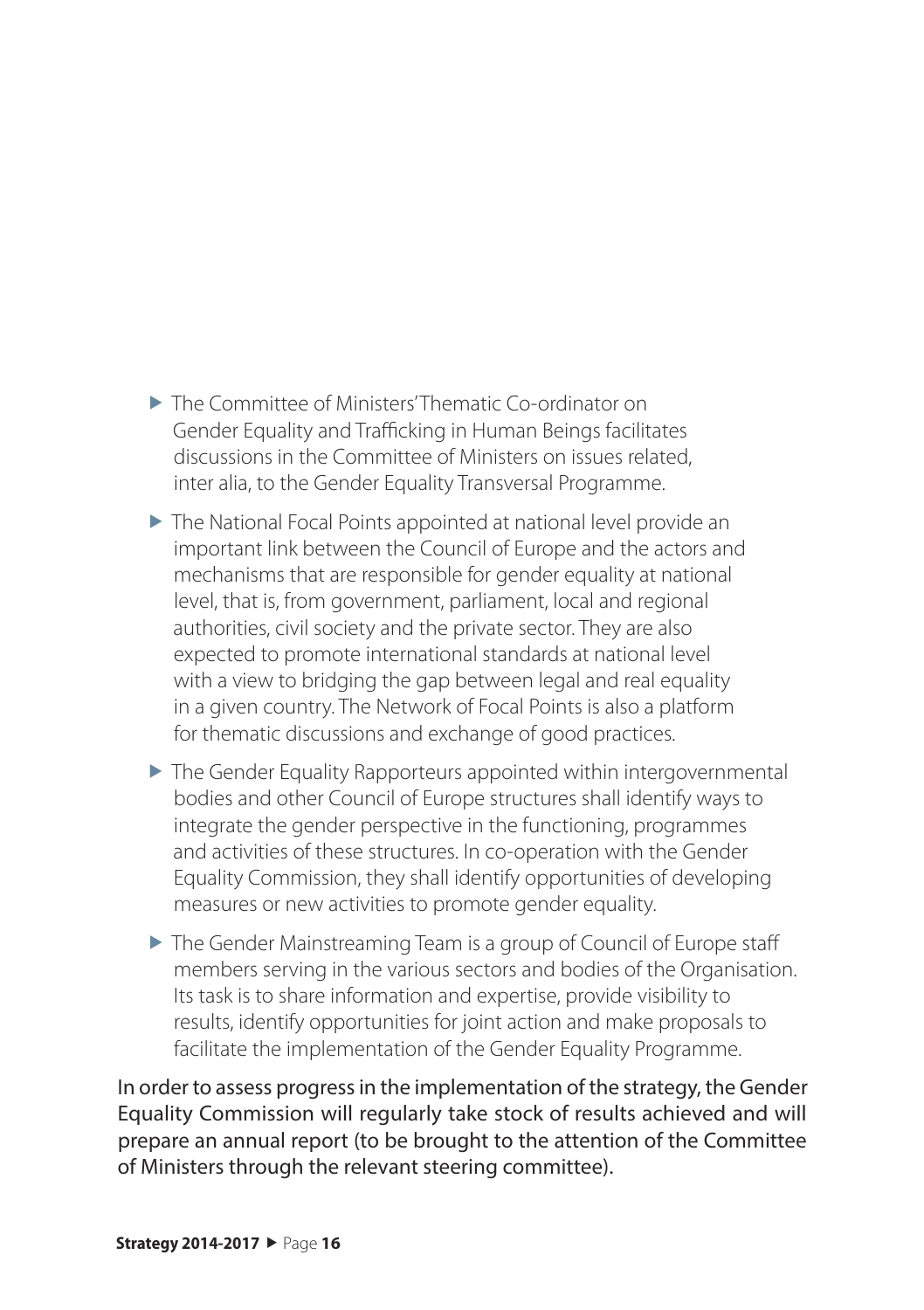# Chapter III **Partnerships**

**A** ll the main international partners of the Council of Europe have adopted Gender Equality Strategies or Action Plans. This has created a sound basis  $\blacksquare$  for partnerships and, in some cases, an institutionalised co-operation, enabling the identifcation of opportunities for joint action, complementarity and synergy.

The European Union, UN-Women and the OSCE have been involved in the development of this Strategy. They are therefore invited to contribute to its implementation as appropriate, in particular by holding regular consultations with the Council of Europe, participating in meetings and events and programming and implementing joint initiatives. The Council of Europe will seek to reinforce its co-operation with other UN agencies and bodies (in particular OHCHR, CEDAW, UNICEF and UNESCO) and other international organisations (such as the OECD, the World Bank, Organisation Internationale de la Francophonie).

The Gender Equality Programme will also seek to involve, engage and use the experience and expertise of civil society organisations in the development, implementation and assessment of policies, programmes and activities. Other natural partners in the implementation of the Gender Equality Strategy include:

- Parliaments;
- National Governments:
- $\blacktriangleright$  Local authorities and their associations;
- Gender Equality bodies;
- Human Rights institutions;
- $\triangleright$  Professional networks (in particular in the judiciary and in the journalism, education, health and social services felds);
- Trade unions and employers associations;
- The Media:
- ▶ The Private Sector.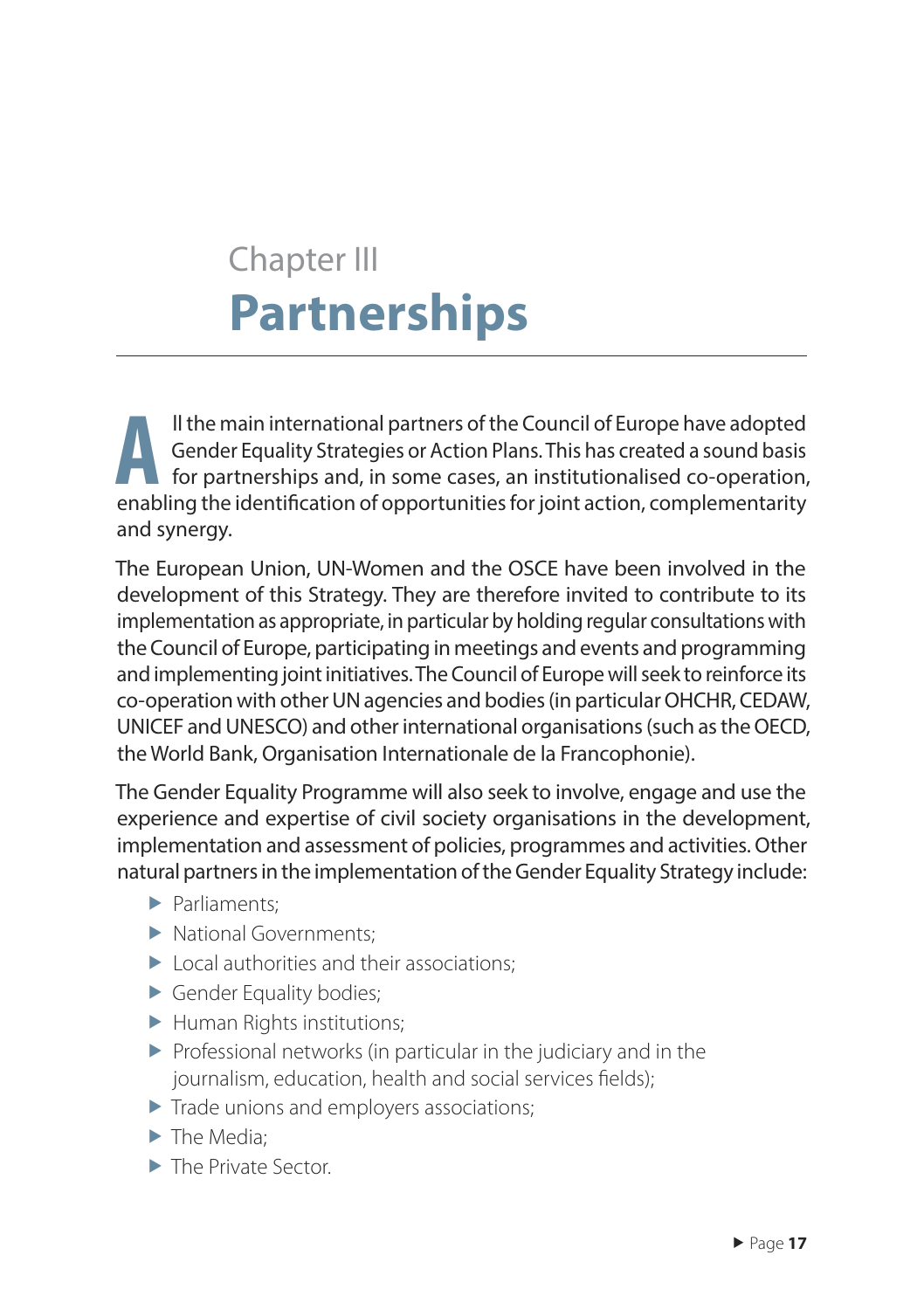## Chapter IV

# **Communication**

### A communication plan will be developed with the aim of:

- $\triangleright$  increasing the visibility of Council of Europe standards, studies, guidelines, events and their results;
- $\triangleright$  raising awareness on specific issues with a view to changing attitudes, mentalities and behaviours;
- $\triangleright$  facilitating the exchange of information between the various components of the programme and with partners;
- $\blacktriangleright$  giving visibility to good practices and data collected at national, regional and local level.

This communication plan will be accompanied by a training plan targeting the Gender Equality Rapporteurs, Council of Europe staff and other experts involved in the Organisation's work.